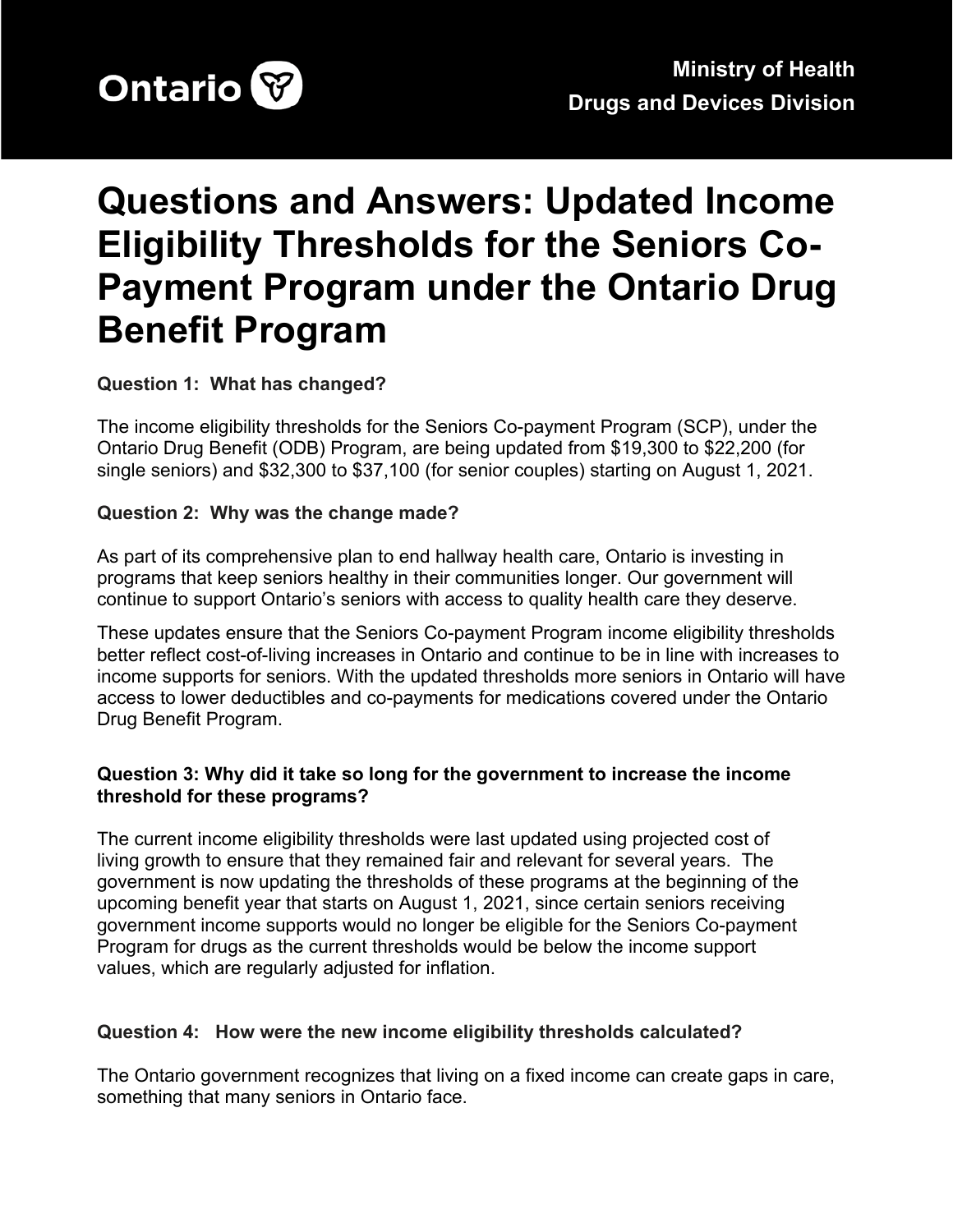The updated thresholds were determined by adjusting for the inflation that has happened in Ontario since the last threshold update in 2016. The thresholds set in 2016 are due to be updated because of the income supports for low-income seniors being regularly adjusted for inflation. This update helps to ensure that the thresholds continue to remain relevant and stay above income support levels for seniors.

#### **Question 5: What is the difference in drug benefits between seniors who are eligible for the SCP and those who are not?**

All OHIP-insured seniors aged 65 years and over automatically qualify for the Ontario Drug Benefit (ODB) Program. On the first day of the month after they turn 65 years of age, all OHIP-insured Ontarians are automatically enrolled in the Ontario Drug Benefit program, which covers most of the costs of more than 5,000 prescription drug products. Seniors pay the first \$100 of their prescription drug costs each year (annual deductible) before they are eligible for drug coverage. After the deductible is paid, seniors then pay up to \$6.11 toward the dispensing fee for every prescription (a co-payment). The Seniors Co-payment Program (SCP) under the ODB is an application-based program for seniors with incomes less than certain income eligibility thresholds. Seniors enrolled in the SCP pay no annual deductible and a reduced co-payment of \$2 per each prescription improving access to essential drugs.

## **Question 6: How would this change impact seniors financially?**

The changes would ensure that more low-income seniors are eligible for the Seniors Co-Payment Program. Seniors who are enrolled in the program pay no annual deductible and a reduced co-payment. It is estimated that low-income seniors enrolled in the SCP save an average of about \$105-\$120 per year on prescription drug costs compared to seniors who are not.

# **Question 7: How can Ontarians apply to the SCP under the new thresholds?**

Eligible seniors are encouraged to apply in advance of the start of the upcoming Benefit Year to ensure they receive the reduction in their drug deductible and co-payment on August 1, 2021. This will ensure that those who are eligible receive the benefit of lower deductibles and co-payments as soon as they are eligible and won't face out of pocket expenses.

Ontarians who are currently 65 years of age or older, or who are turning 65 on or after August 1, 2021, and who meet the new income eligibility thresholds may apply now to the SCP for the reduction in their deductible and co-payment as of August 1, 2021. Complete an application form available [online](http://www.forms.ssb.gov.on.ca/mbs/ssb/forms/ssbforms.nsf/FormDetail?openform&ENV=WWE&NO=014-3233-87) or request an application over the phone toll free [1-888-](tel:+18884050405) [405-0405.](tel:+18884050405) In the Toronto area, Ontarians may call [416-503-4586](tel:+14165034586). Once an application has been submitted, eligibility is verified based on the income information the ministry retrieves from the Canada Revenue Agency. Seniors whose income cannot be retrieved from the CRA can provide other income documentation to confirm eligibility. 80% of all completed SCP applications are processed within 7 days and 100% are processed within 17 days.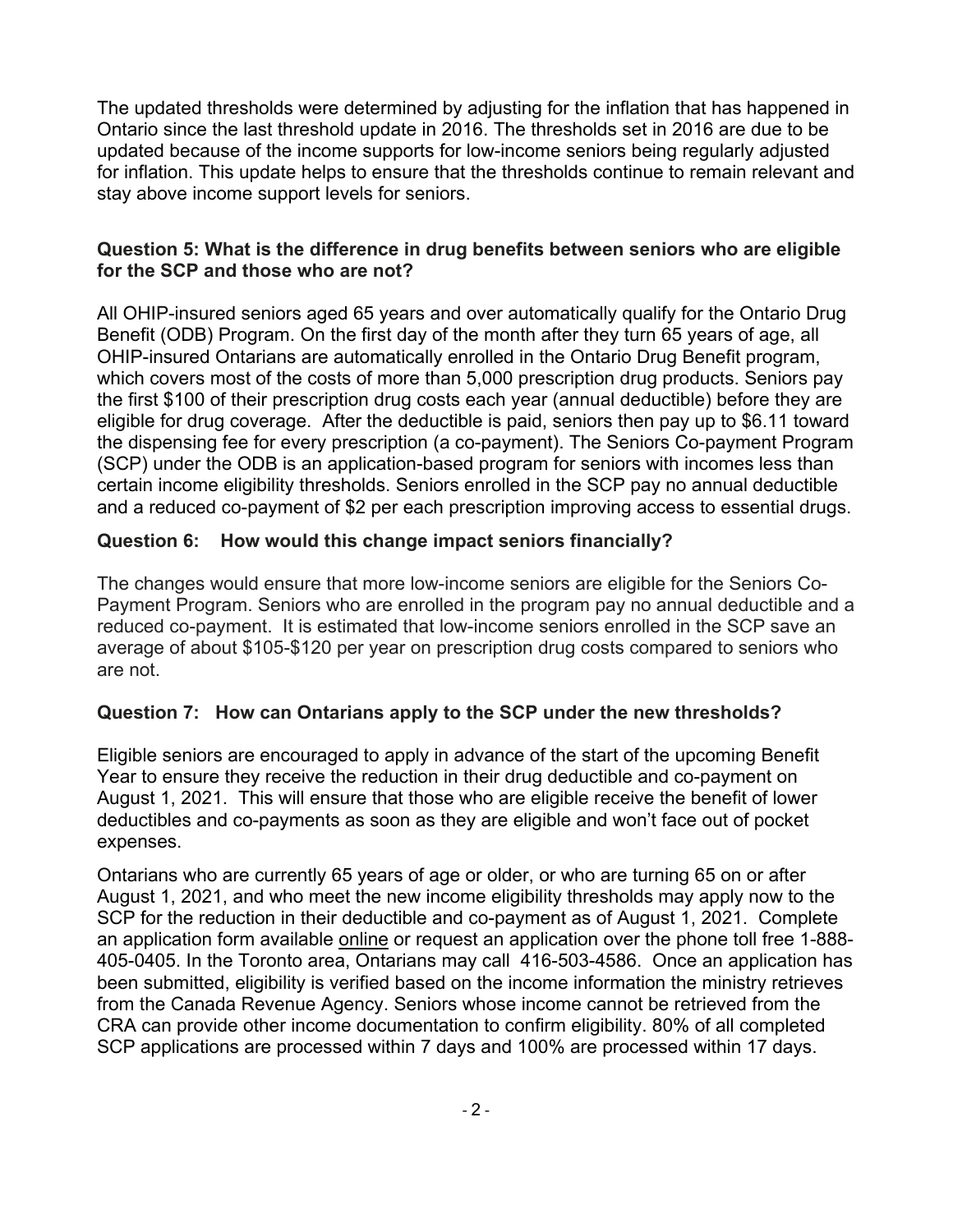# **Question 8: What happens to seniors who are already enrolled in the SCP?**

Seniors who are already enrolled are not affected by the revised income eligibility thresholds and are not required to take any action. They will continue to receive benefits under the SCP.

#### **Question 9: How would this change impact businesses/pharmacies?**

There is no impact to businesses, including pharmacies. Pharmacies would be expected to help communicate the income eligibility threshold changes to seniors as part of their regular business practices.

## **General Q&As Related to the Seniors Co-payment Program (SCP)**

#### **Question 1: What is the SCP?**

The SCP under the Ontario Drug Benefit Program provides financial assistance to qualifying seniors by reducing their out-of-pocket drug costs. All OHIP-insured seniors aged 65 years and over automatically qualify for the ODB Program. Seniors pay a \$100 annual deductible before they are eligible for drug coverage. After the deductible is paid, seniors then pay a co-payment of up to \$6.11 toward the dispensing fee per prescription.

Seniors enrolled in the SCP have no annual deductible and a per prescription co-payment of up to \$2. In order to be eligible for the SCP, seniors must apply by submitting an application to the program and must also qualify under the income eligibility thresholds for single seniors and coupled seniors. These income thresholds are currently set out in section 20.2 of Ontario Regulation 201/96 under the *Ontario Drug Benefit Act*.

## **Question 2: What is covered under the ODB program?**

The ODB Program covers **most of the cost of approximately 5,000** prescription drug products. In addition, there are over 1,000 drugs that may be covered by the Exceptional Access Program (EAP) if specific clinical criteria are met. EAP requests are reviewed on a case-by-case basis based on the patient's individual clinical situation and certain criteria specific to each drug.

The ODB Program also helps to pay for:

- some products used in [monitoring](https://www.ontario.ca/#diabetes) and testing for diabetes
- some prescribed [over-the-counter](https://www.ontario.ca/#overthecounter) drugs under specific circumstances (for example, Ibuprofen 200mg, Ferrous sulphate 300)
- some nutrition [products](https://www.ontario.ca/#nutrition)
- some drugs used in the treatment of [HIV/AIDS](https://www.ontario.ca/#HIV)
- some drugs used in [palliative](https://www.ontario.ca/#palliative) care
- help to quit smoking: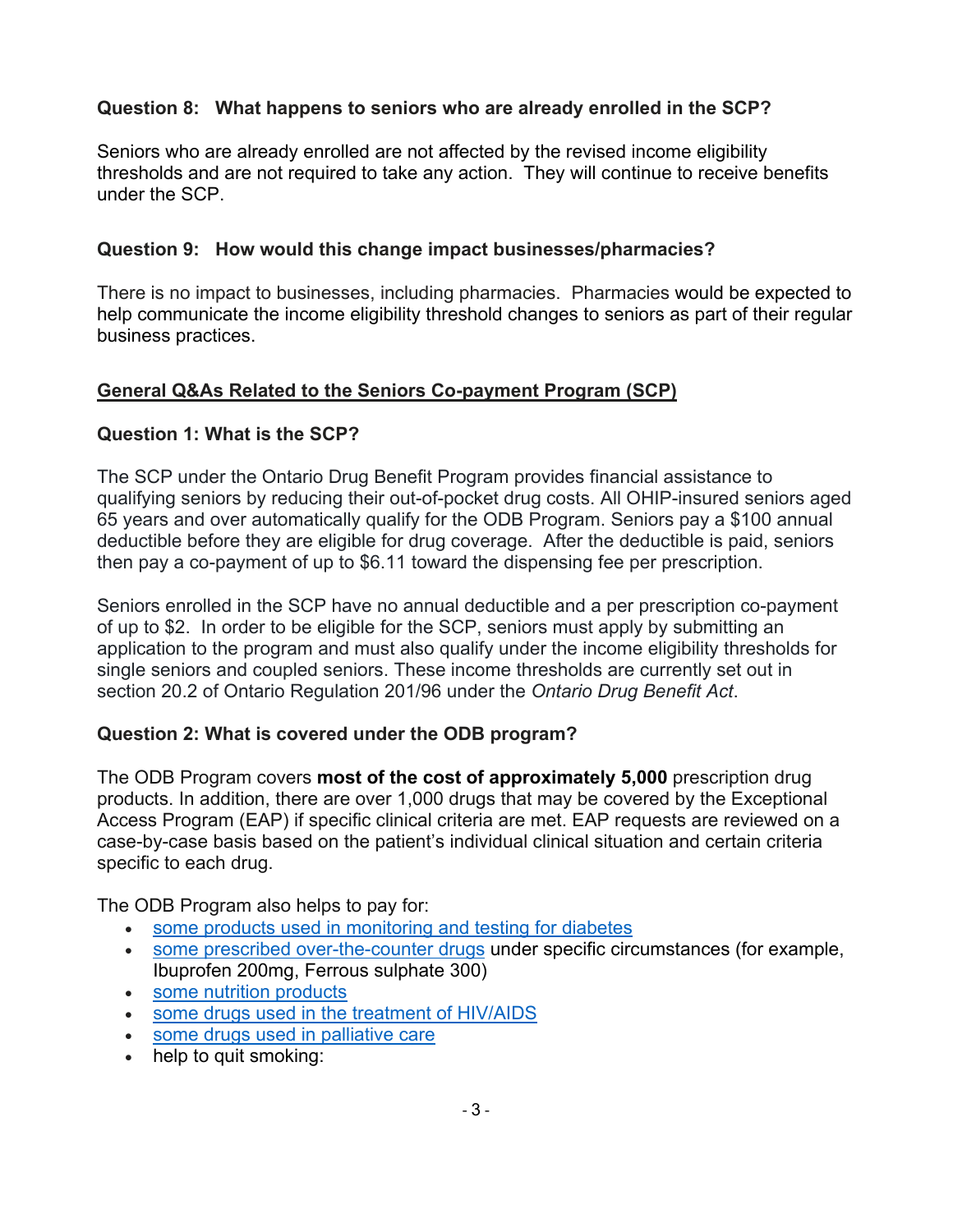- $\circ$  up to a year of pharmacist-assisted counselling (talk to your pharmacist or health care provider)
- $\circ$  drugs for treatment if you are age 18 years or older

## **Question 3: How many seniors are enrolled in the SCP?**

Through the ODB Program, the government provides drug benefits to over 4 million eligible persons. In FY2019/20, 2.3 million seniors received drug benefits under the ODB program. Of those, 301,000 seniors were registered in the SCP.

## **Question 4: How do seniors learn about the SCP?**

A letter is sent to all Ontarians about three months prior to their 65th birthday to let them know they will **automatically be covered** under the Ontario Drug Benefit Program on the first day of the month after they turn 65 years old. The letter also provides information about the SCP and how to apply.

Information on the SCP is also provided to Ontarians enrolled in social assistance programs who are approaching their  $65<sup>th</sup>$  birthday.

Information regarding the ODB Program and the SCP is also available via pharmacies and pharmacists.

The ministry's webpage on drug coverage in Ontario also provides information on the SCP, at: **<https://www.ontario.ca/page/get-help-high-prescription-drug-costs>**.

Ontarians can get a copy of the SCP application:

- [online](http://www.forms.ssb.gov.on.ca/mbs/ssb/forms/ssbforms.nsf/FormDetail?openform&ENV=WWE&NO=014-3233-87)
- by phone
	- o [1-888-405-0405\(](tel:+18884050405)toll free)
	- $\circ$  [416-503-4586](tel:+14165034586)(Toronto area)

Mail your completed application, including all required signatures and supporting documents, to:

Ontario Drug Benefit Program Ministry of Health P.O. Box 384, Station D Etobicoke, Ontario M9A 4X3